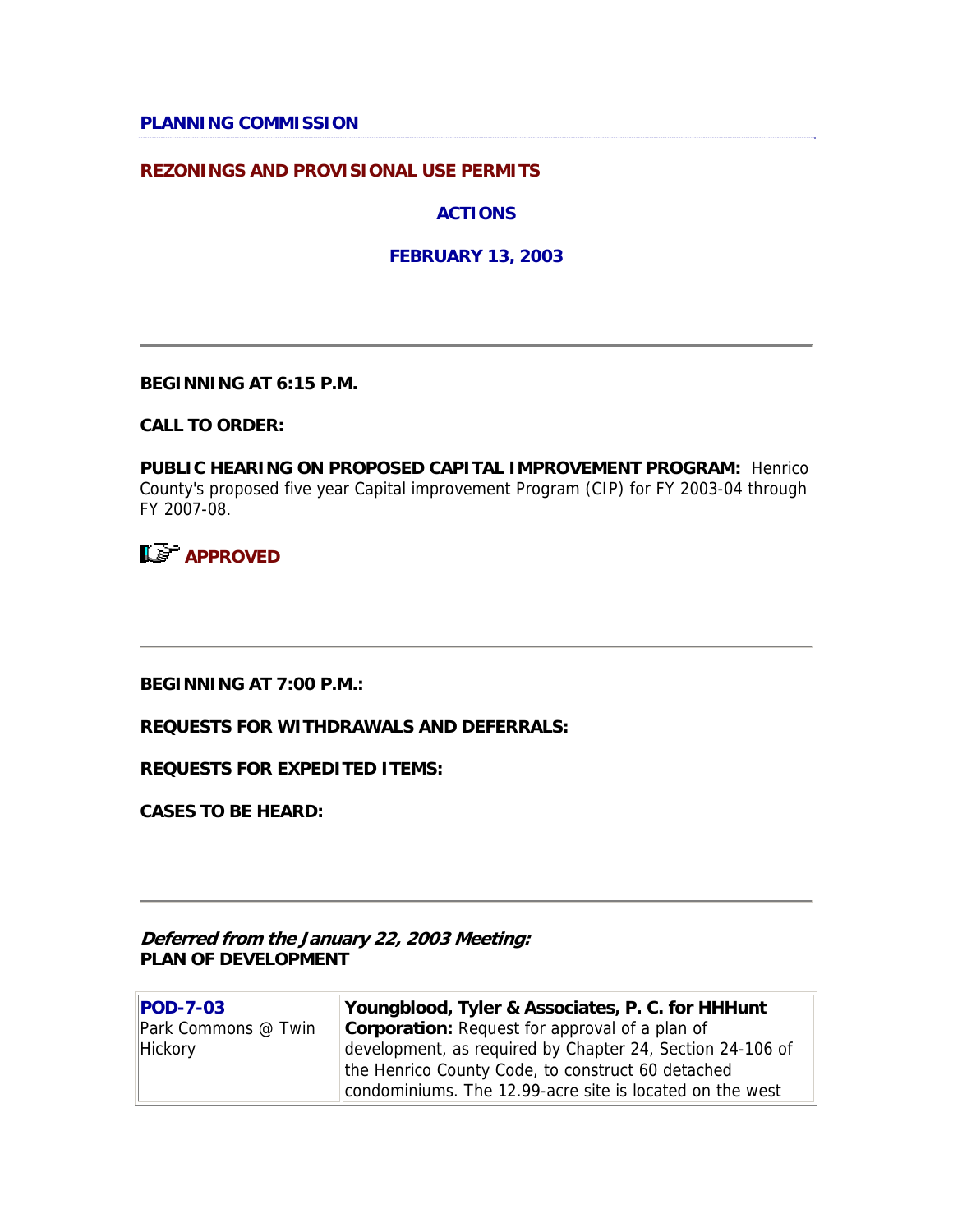| side of Hickory Bend Drive and the south side of Twin      |
|------------------------------------------------------------|
| Hickory Road on part of parcels 745-770-0962; 746-770-1492 |
| and 0619; 745-769-6789. The zoning is RTHC, Residential    |
| Townhouse District (Conditional). County water and sewer.  |
| $\ $ (Three Chopt)                                         |

As of the preparation date of the agenda, the staff has not received a revised plan, as requested. The staff recommendation will be made at the meeting. Should the Commission act on this request, in addition to the standard conditions for developments of this type, the following additional conditions are recommended:

23. The unit house numbers shall be visible from the parking areas and drives.

24. The names of streets, drives, courts and parking areas shall be approved by the Richmond Regional Planning District Commission and such names shall be included on the construction plans prior to their approval. The standard street name signs shall be ordered from the County and installed prior to any occupancy permit approval. 25. Roof edge ornamental features that extend over the zero lot line, and which are permitted by Section 24-95(i)(1), must be authorized in the covenants.

26. The easements for drainage and utilities as shown on approved plans shall be granted to the County in a form acceptable to the County Attorney prior to any occupancy permits being issued. The easement plats and any other required information shall be submitted to the County Real Property Agent at least sixty (60) days prior to requesting occupancy permits.

27. The limits and elevations of the 100-year frequency flood shall be conspicuously noted on the plan "Limits of 100 Year Floodplain." In addition, the delineated 100-year floodplain must be labeled "Variable Width Drainage and Utility Easement." The easement shall be granted to the County prior to the issuance of any occupancy permits. 28. The developer shall provide fire hydrants as required by the Department of Public Utilities and Division of Fire.

29. A standard concrete sidewalk shall be provided along the south side of Hickory Bend Drive and east side of Twin Hickory Road.

30. The proffers approved as a part of zoning case C-13C-02 shall be incorporated in this approval.

31. Any necessary off-site drainage and/or water and sewer easements must be obtained in a form acceptable to the County Attorney prior to final approval of the construction plans.

32. Deviations from County standards for pavement, curb or curb and gutter design shall be approved by the County Engineer prior to final approval of the construction plans by the Department of Public Works.

33. The pavement shall be of an SM-2A type and shall be constructed in accordance with County standard and specifications. The developer shall post a defect bond for all pavement with the Planning Office - the exact type, amount and implementation shall be determined by the Director of Planning, to protect the interest of the members of the Homeowners Association. The bond shall become effective as of the date that the Homeowners Association assumes responsibility for the common areas.

34. Insurance Services Office (ISO) calculations must be included with the plans and contracts and must be approved by the Department of Public Utilities prior to the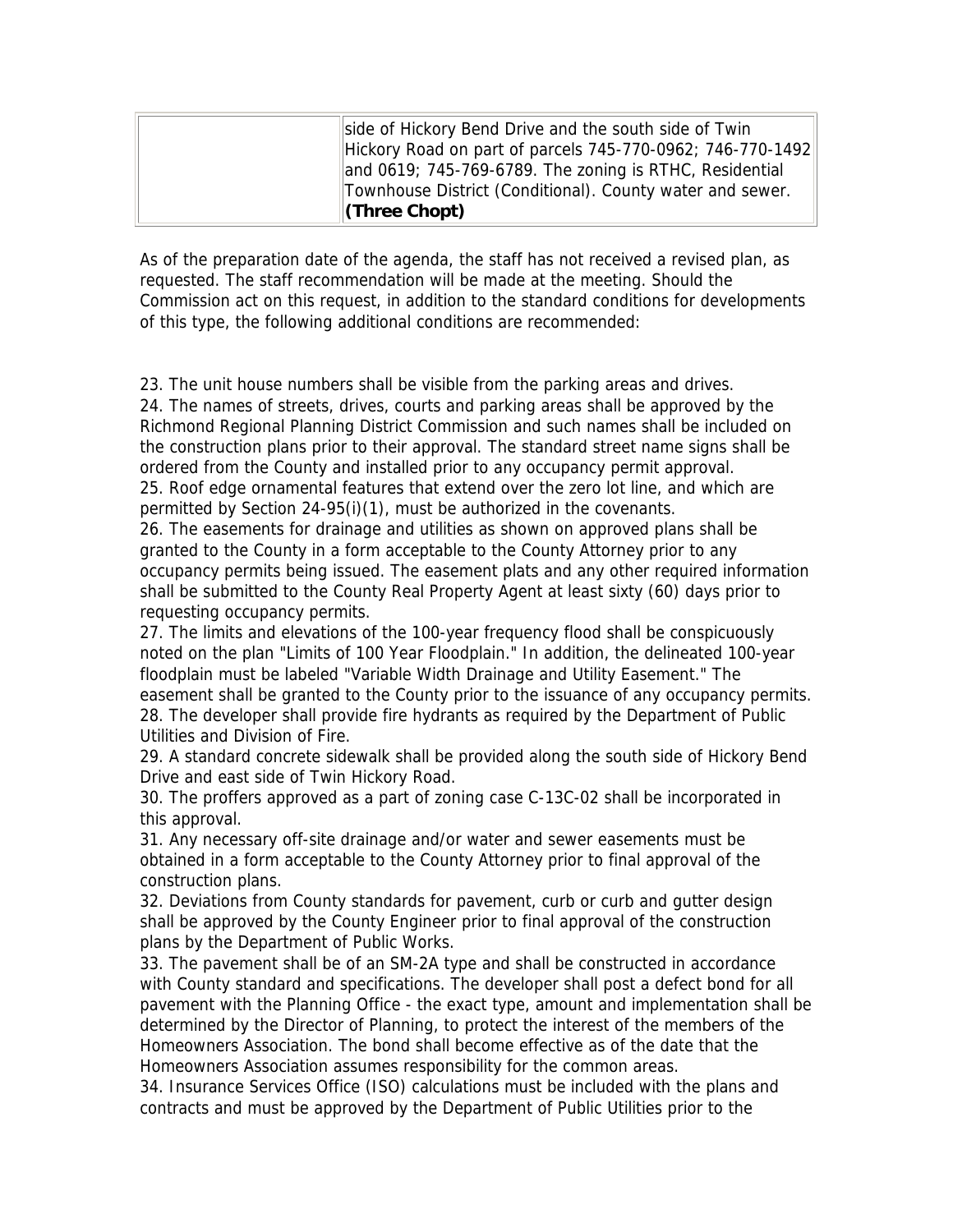issuance of a building permit.

35. Approval of the construction plans by the Department of Public Works does not establish the curb and gutter elevations along the Henrico County maintained right-ofway. The elevations will be set by Henrico County.

36. The location of all existing and proposed utility and mechanical equipment (including HVAC units, electric meters, junction and accessory boxes, transformers, and generators) shall be identified on the landscape plans. All equipment shall be screened by such measures as determined appropriate by the Director of Planning or the Planning Commission at the time of plan approval.

37. Any future building lot containing a BMP, sediment basin or trap and located within the buildable area for a principal structure or accessory structure, must be developed with engineered fill. All material shall be deposited and compacted in accordance with the uniformed Statewide Building Code and geotechnical guidelines established by a professional engineer. A detailed engineering report shall be submitted for review and approval by the Director of Public Works and the Building Official prior to the issuance of a building permit on the affected lot. A copy of the report shall be furnished to the Planning Office.

38. Prior to requesting the final approval, a draft of the covenants and deed restrictions for the maintenance of the common area by a homeowners association shall be submitted to the Planning Office for review. Such covenants and restrictions shall be in form and substance satisfactory to the County Attorney and shall be recorded prior to recordation of the subdivision plat. (Staff Report by Michael Kennedy)

# **LET DEFERRED TO FEBRUARY 26, 2003**

## FAIRFIELD:

### **Deferred from the January 9, 2003 Meeting:**

**C-71C-02 Robert Atack/F. Robert Loftis for Cedar Fork, LLC:** Request to conditionally rezone from A-1 Agricultural District and R-2A One Family Residence District to R-5AC General Residence District (Conditional), Parcels 813-729-0099, 813- 729-1810, 813-728-1795, 812-729-4468 and 812-729-5529, containing approximately 51.04 acres, located on the west line of Cedar Fork Road at Tiffanywoods Lane. A zerolot-line development is proposed. The R-5A District allows a minimum lot size of 5,625 square feet. The Land Use Plan recommends Suburban Residential 1, 1.0 to 2.4 units net density per acre, and Suburban Residential 2, 2.4 to 3.4 units net density per acre. The site is also in the Airport Safety Overlay District. **Staff - Jean Moore**

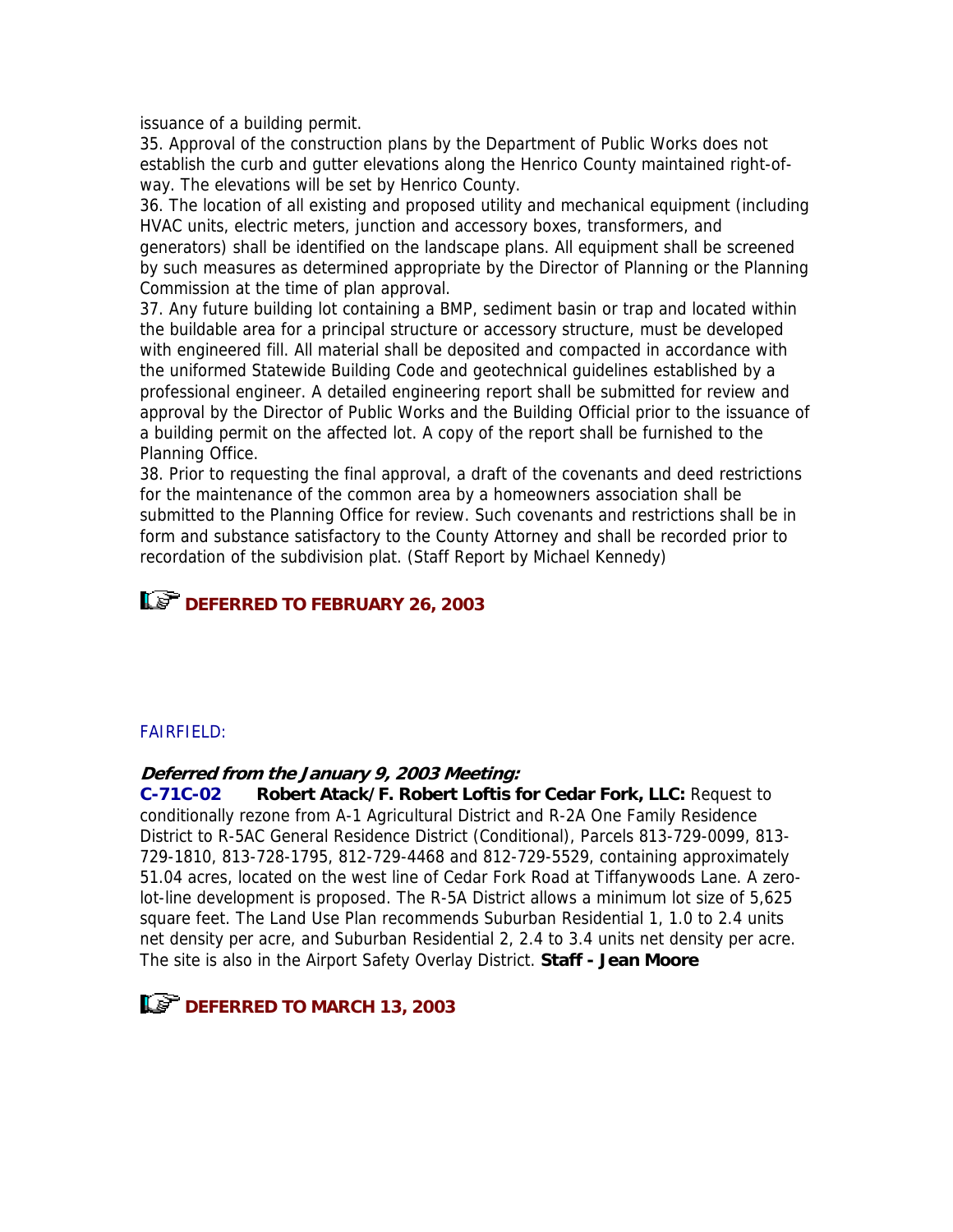### **Deferred from the January 9, 2003 Meeting:**

**C-80C-02 RRI, LLC:** Request to conditionally rezone from A-1 Agricultural District to R-3C One Family Residence District (Conditional), Parcels 811-731-2493, 811-731- 6048 and 812-731-4040, containing 78.679 acres, located on the north line of Creighton Road approximately 800 feet east of Harvest Crest Drive, 600 feet west of Cedar Fork Road, and at the eastern terminus of Seasons Lane and Harvest Grove Lane. A singlefamily residential development with a maximum of 175 homes is proposed. The R-3 District allows a minimum lot size of 11,000 square feet. The Land Use Plan recommends Suburban Residential 1, 1.0 to 2.4 units net density per acre. The site is also in the Airport Safety Overlay District. **Staff - Jean Moore**

# **APPROVED**

## THREE CHOPT:

**P-2-03 Larry O'Neil for Belle Enterprises, Inc. T/A Buffalo Wild Wings:** Request for a provisional use permit in accordance with Sections 24-62.2(i) and 24- 122.1 of Chapter 24 of the County Code to operate three billiards tables with extended hours (11 A.M. - 1:30 A.M., 7 days a week), on part of Parcel 764-750-7286 (Old Towne Shopping Center), located at 7801 W. Broad Street, approximately 450 feet east of Hungary Spring Road (Buffalo Wild Wings Bar and Grill). The existing zoning is B-3 Business District. The Land Use Plan recommends Commercial Arterial. **Staff - Jean Moore**

# **L<sub>S</sub>** APPROVED

**C-2C-03 James W. Theobald for James Barden:** Request to conditionally rezone from B-1 Business District to B-2C Business District (Conditional), a part of Parcel 754-744-6868, containing 5.742 acres, located on the north line of East Ridge Road approximately 400 feet west of Three Chopt Road and 460 feet east of N. Parham Road (Ridge Cinema 7). A retail use is proposed (Kroger Food Store). The use will be controlled by proffered conditions and zoning ordinance regulations. The Land Use Plan recommends Commercial Concentration. **Staff - Mark Bittner**

# **LS** APPROVED

**C-3C-03 Gloria L. Freye for Webb L. Tyler & G. Edmond Massie, IV:** Request to **c**onditionally rezone from A-1 Agricultural District to R-3C One Family Residence District (Conditional) and C-1 Conservation District, Parcels 744-765-2664, 744-765- 0530, 743-764-8795 and 744-765-4795, containing 20.8 acres (R-3C - 8.8 acres; C-1 - 12.0 acres) located along the east line of I-295 and adjoining the west line of McDonald's Small Farms subdivision approximately 1,800 feet north of I-64. A single family residential subdivision is proposed. The applicant proffers a density not to exceed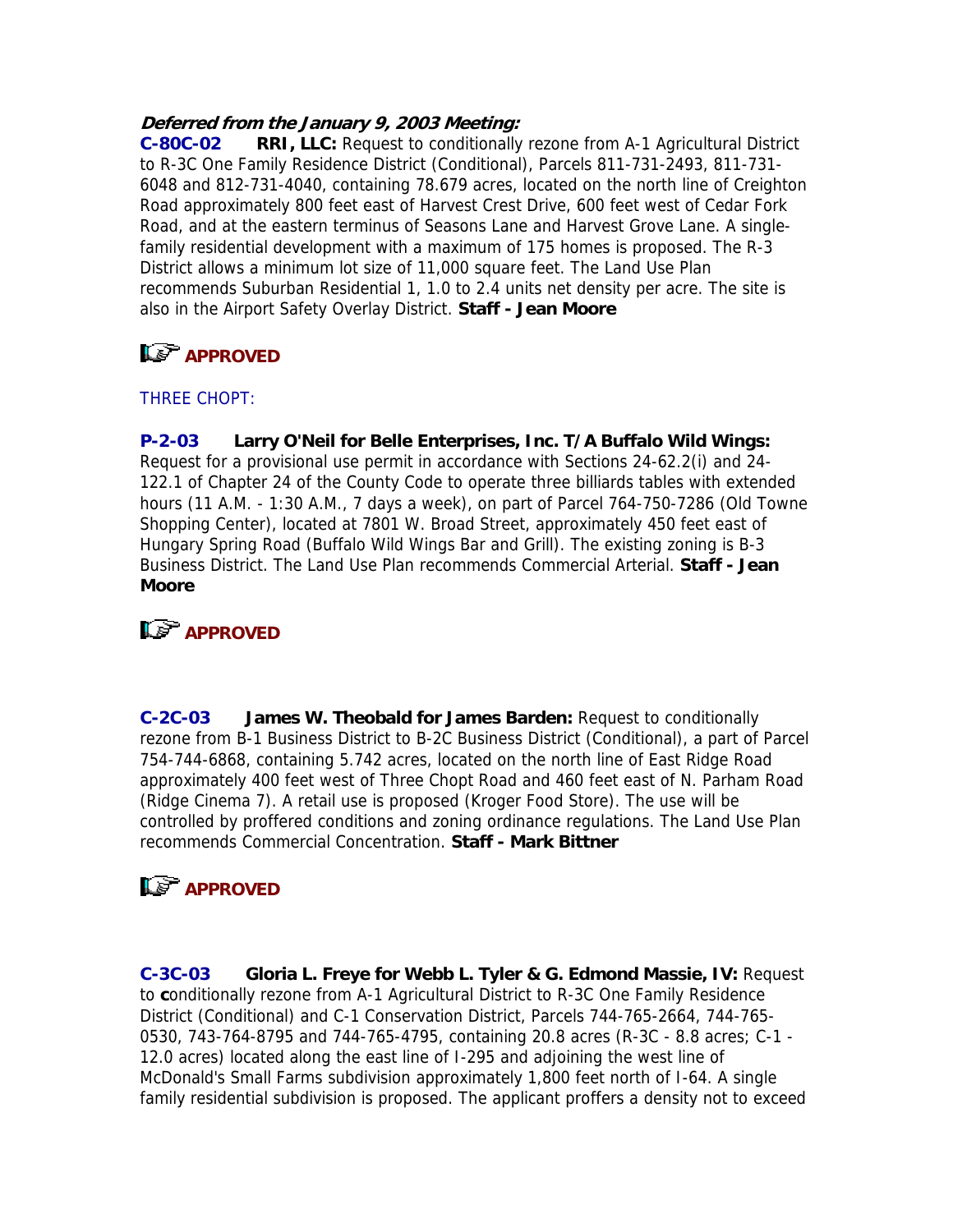2.2 units per acre defined in this case and rezoning cases C-74C-02, C-2C-01 and C-77C-99 in the aggregate. The R-3 District allows a minimum lot size of 11,000 square feet. The Land Use Plan recommends Suburban Residential 1, 1.0 to 2.4 units net density per acre, and Environmental Protection Area. **Staff - Paul Gidley**

# **LS** APPROVED

**P-3-03 Dean E. Hawkins, ASLA:** Request for a provisional use permit under Sections 24-58.2.d and 24-122.1 of Chapter 24 of the County Code in order to allow an outside dining area at Garland's Way Restaurant, on part of Parcel 746-772-0397, containing approximately 1,265 square feet, located on the north line of Twin Hickory Road approximately 230 feet west of Nuckols Road (Twin Hickory Town Center-Phase 1). The existing zoning is B-2C Business District (Conditional). The Land Use Plan recommends Commercial Concentration. **Staff - Mark Bittner**

## **DEFERRED TO FEBRUARY 26, 2003**

### TUCKAHOE:

### **Deferred from the January 9, 2003 Meeting:**

**C-27C-02 RFA Management, LLC:** Request to amend proffered conditions accepted with rezoning case C-32C-89, on Parcel 740-750-0178, containing 12.415 acres, located at the northeast intersection of Ridgefield Parkway and Glen Eagles Drive, the northwest intersection of Ridgefield Parkway and Eagles View Drive, and the southeast intersection of Eagles View Drive and Glen Eagles Drive. The amendment would change the maximum density allowed from 7,850 square feet per acre to 8,975 square feet per acre. The existing zoning is B-2C, Business District (Conditional). The Land Use Plan recommends Commercial Concentration. **Staff - Paul Gidley**



**C-4C-03 Larry Willis:** Request to conditionally rezone from R-3 Residence to O-1C Office District (Conditional), part of Parcel 755-738-9807, containing 1.452 acres, located on the north line of Ridge Road approximately 60 feet west of Sinton Road and at the south terminus of Spottswood Road. An office building is proposed. The use will be controlled by proffered conditions and zoning ordinance regulations. The Land Use Plan recommends Suburban Residential 1, 1.0 to 2.4 units net density per acre. **Staff - Mark Bittner**